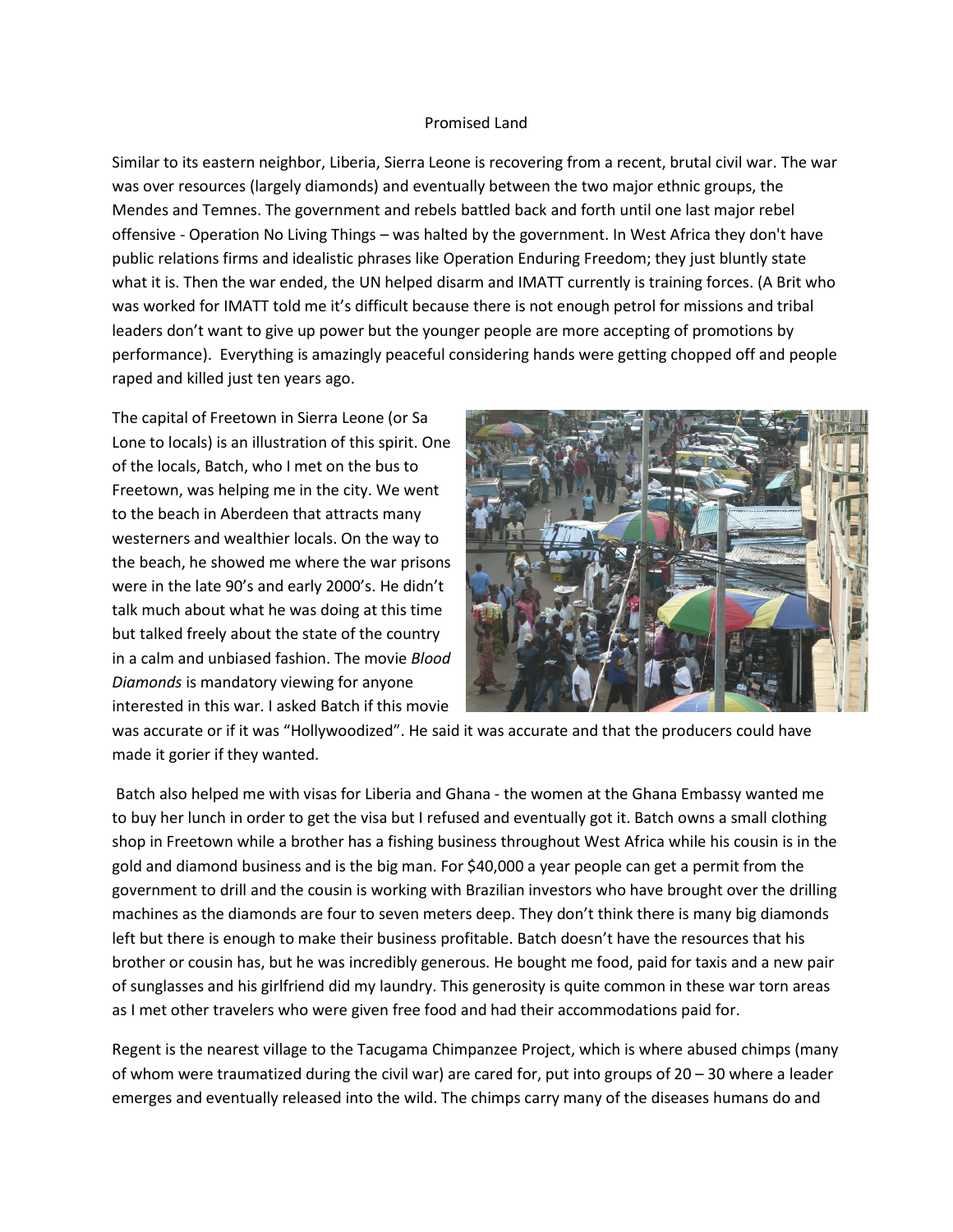people with the flu can't visit because it may transmit. Even some of the medicines used to cure the diseases are the same. The reserve seems to have the interest of the animals in mind rather than just being a tourist trap. The guides like to tell the story of an albino chimp that was adopted. There was a concern over whether the other chimps would reject the white furred chimp. But they accepted the albino and the obvious connection to humans accepting each other regardless of skin color was made.

Tiwai Island, via the city of Bo which serves as a major diamond capital, is a peaceful small island. I was woken only by the sounds of lizards scampering about on top of my tent. Colobus monkeys and several other types of monkeys live on the island. The main animal people want to see is the rare pygmy hippos but they are timid and most visitors don't get to see them. They are just 10 pounds when they are born but weigh 200 pounds by the end of the first year. There are motion sensor cameras on the island as they are part of a research project. April, from the University of Georgia, is a grad student who is spending nine months on the island studying them. She showed me some of the pictures of them taken by the motion sensor cameras. She had lived in a remote village in Niger for two years as part of the Peace Corps so she is used to being isolated. In Niger, she was given a camel so she could go to the market and they decided to give her a pregnant one so she wouldn't fall off.



Liberia and its capital Monrovia is rougher and shows more of the scars of the war. I had trouble finding a hotel for under \$100 but eventually with the help of a local found one for ten dollars that once had a restaurant and casino. The main problem is that it was hit by a missile during the war and also a fire destroyed floors five through eight. After convincing me the top floors wouldn't collapse, the owner put me in his room on the fourth floor which was serviceable. There was no electricity or running water in the hotel (actually there was water that dripped down from the roof because of the fire) but he did give me some water so I could take a bucket shower and a couple candles which served as lights. The place would be condemned in the US but many decrepit buildings are still in use as the rebuilding process is slow.

Another destroyed yet functional building is the historical Masonic Temple. This building was destroyed

in the 1980 coup that overthrew the last leader of Americo-Liberian lineage. Liberia was started as a "Back to Africa" country for American free blacks (Sierra Leone was the British version). The capital of Monrovia is named after US President James Monroe who was the US president when the first of some 16,000 blacks began to return to Africa in the 1820's. Ironically, the American blacks subjugated and enslaved the local population and set up an oppressive and corrupt government in which only they, the Americo-Liberians, could lead. Many joined the Masonic Order, thus the temple became a primary